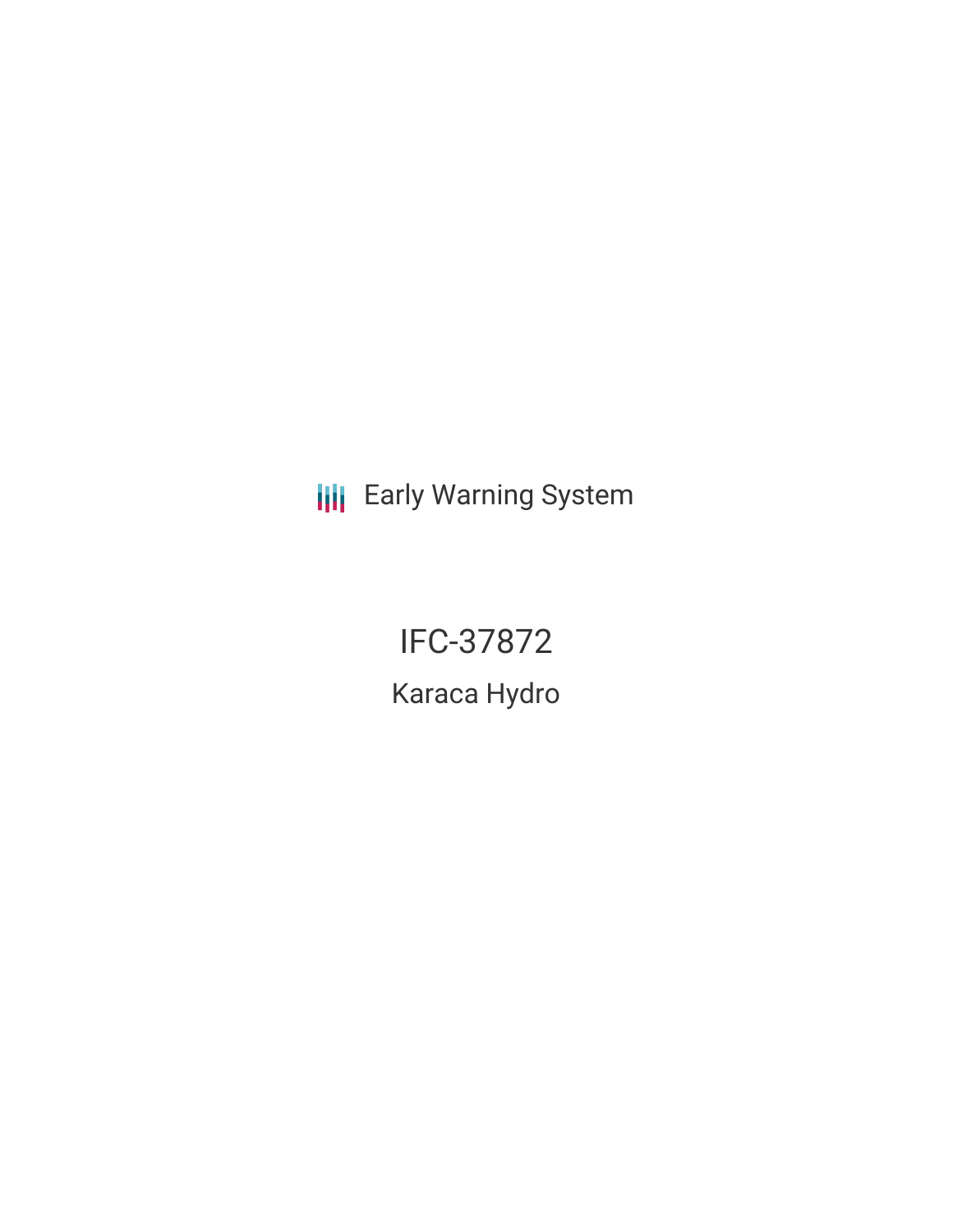## **Quick Facts**

冊

| <b>Countries</b>               | Turkey                                  |
|--------------------------------|-----------------------------------------|
| <b>Financial Institutions</b>  | International Finance Corporation (IFC) |
| <b>Status</b>                  | Approved                                |
| <b>Bank Risk Rating</b>        | B                                       |
| <b>Voting Date</b>             | 2016-05-27                              |
| <b>Borrower</b>                | KREMNA ENERJI URETIM VE TICARET A.S.    |
| <b>Sectors</b>                 | Hydropower                              |
| <b>Investment Amount (USD)</b> | \$47.00 million                         |
| <b>Project Cost (USD)</b>      | \$199.90 million                        |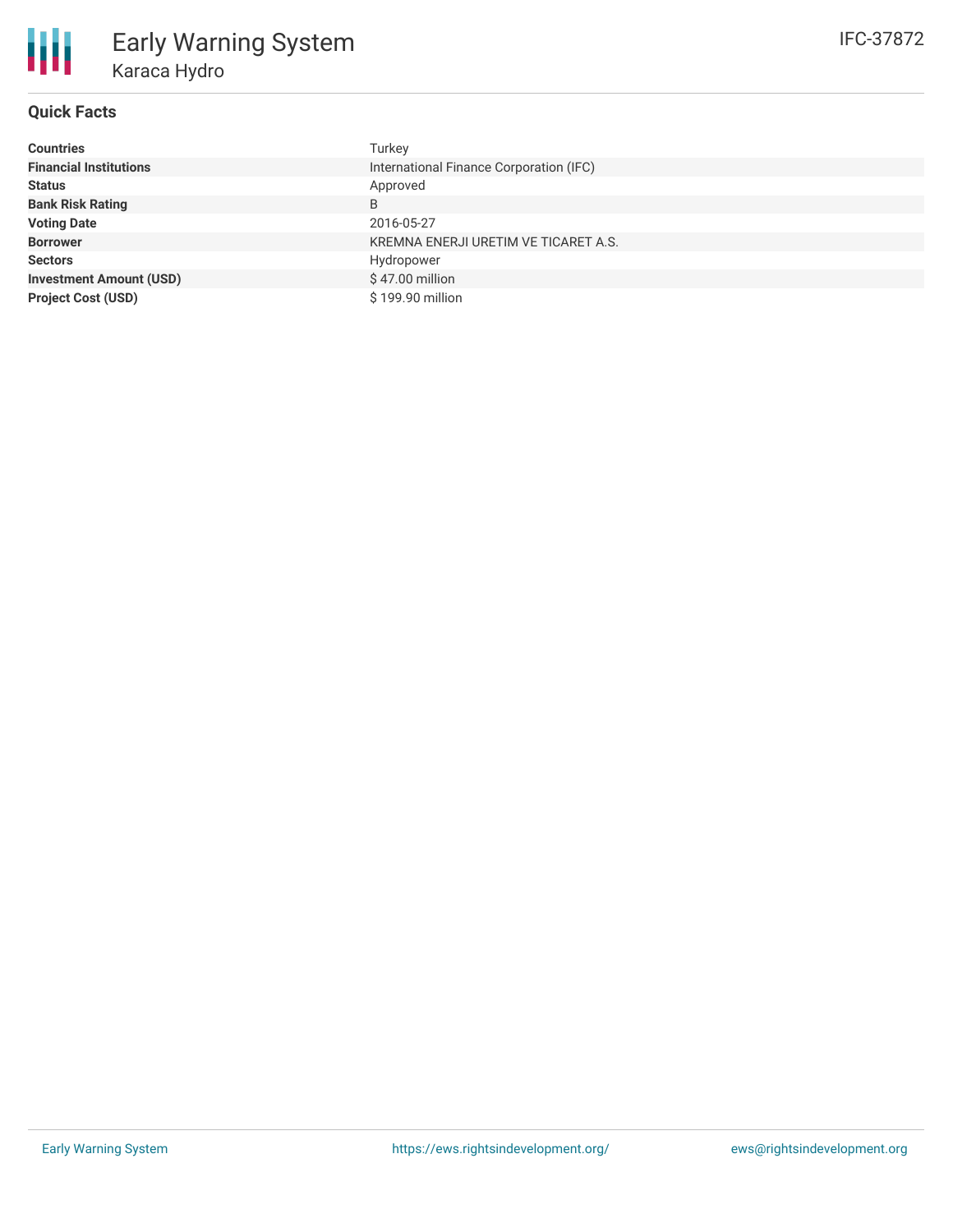# **Project Description**

Kremna Elektrik Uretim A.S., a special-purpose vehicle incorporated in Turkey and owned by Gama Enerji Anonim Sirketi ("Gama" or the "sponsor"), is acquiring operational rights of the electricity generation assets of Karacaoren I and Karacaoren II hydropower projects on the Aksu River in southwestern Turkey, about 100 kilometers north of Antalya (the "project"). Gama was the winning bidder at a privatization tender held in November 2015 for the two projects, which have a total generation capacity of 78.4 megawatts (MW), 32MW for Karacaoren I and 46.4MW for Karacaoren II.

Gama is a Turkish company active in the water and power sectors in Turkey and the Middle East since the early 2000s. IFC and the IFC Asset Management Company's Global Infrastructure Fund, have a 27 percent equity stake in Gama (project #32258 disclosed on September 15, 2014). Gama approached IFC for a \$47 million A-loan for the Karacaoren project.Karacaoren I and II are currently owned and operated by the Turkish Electricity Generation Corporation (EUAS).

The acquisition and project turnover are expected to be complete by mid- to late 2016, with generation to continue without interruption. The acquisition will include the intakes, powerhouses, and tailraces of both Karacaoren I and II. The acquisition also will include about 100-200 meters of access roads that lead from public roads to the powerhouses. Water flows for power generation will continue to be dispatched by the General Directorate of State Hydraulic Works (DSI). DSI will retain control and ownership of the dams and reservoirs, spillways and floodgates, although the company will be responsible for operating the gates under DSI direction if necessary.The Karacaoren I dam is a clay-core earthfill structure 93 meters high. The dam impounds a reservoir of about 45.5 square kilometers. The reservoir holds up to about 1.2 billion cubic meters of water, enough for about six months' electricity generation.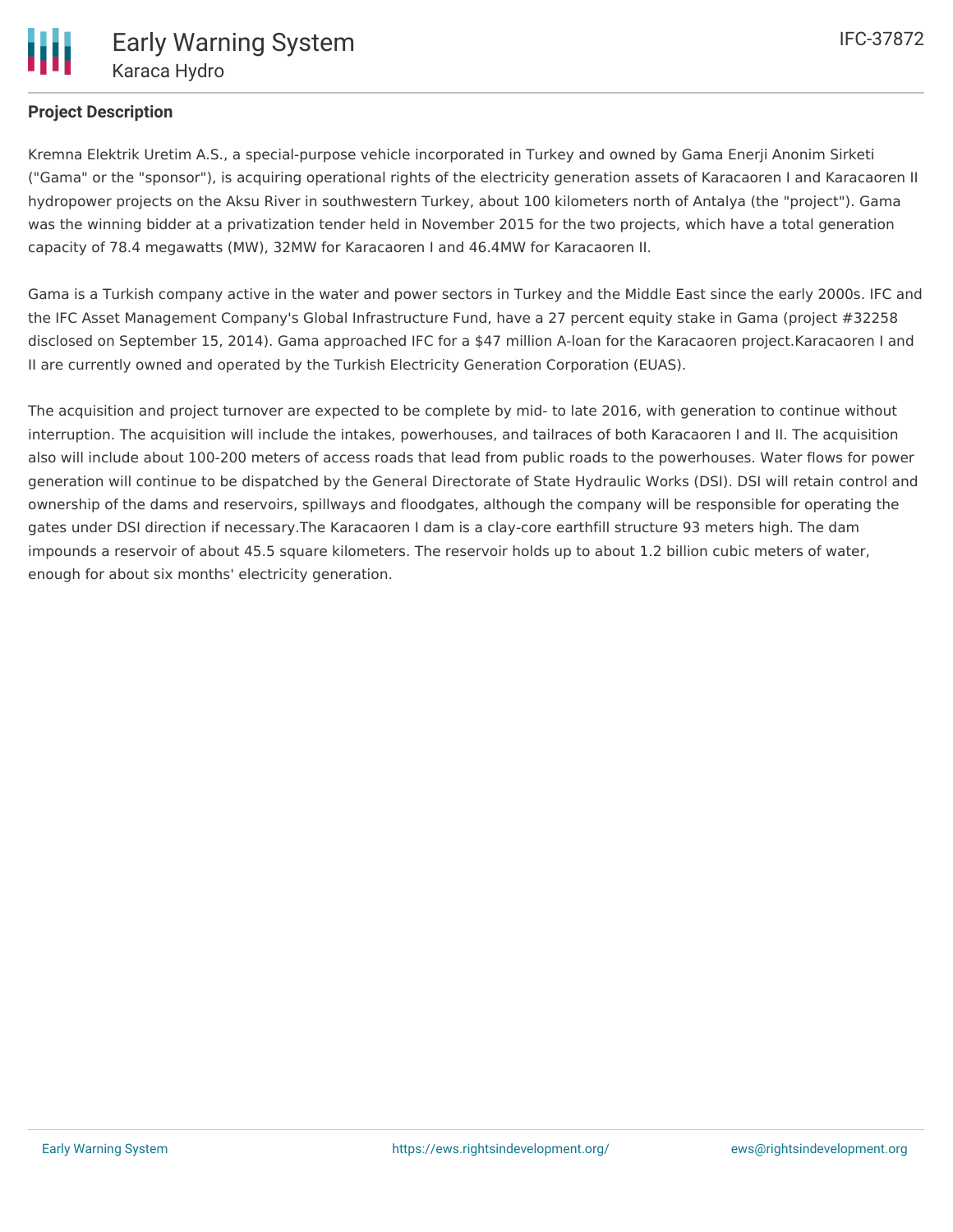### **Investment Description**

• International Finance Corporation (IFC)

Gama Enerji is founded in 2002 and operates as an energy and water infrastructure development and investment platform incorporating an in-house project development and construction management capabilities. Gama Enerji developed and operates assets in Turkey and Jordan. In addition to its power generation business (main), Gama Enerji is also active in operations and maintenance of power plants, and power trading businesses.

Gama Enerji controls a portfolio composed of net 260MW of operational power generation assets in Turkey. Furthermore, Gama Enerji has a 45MW wind farm and an 840MW gas fired plant under construction.

Gama Enerji's shareholders consist of Gama Holding with 50.5% stake, Tenaga Nasional with 30% stake, and IFC and AMC Global Infrastructure Fund with 19.5% stake.